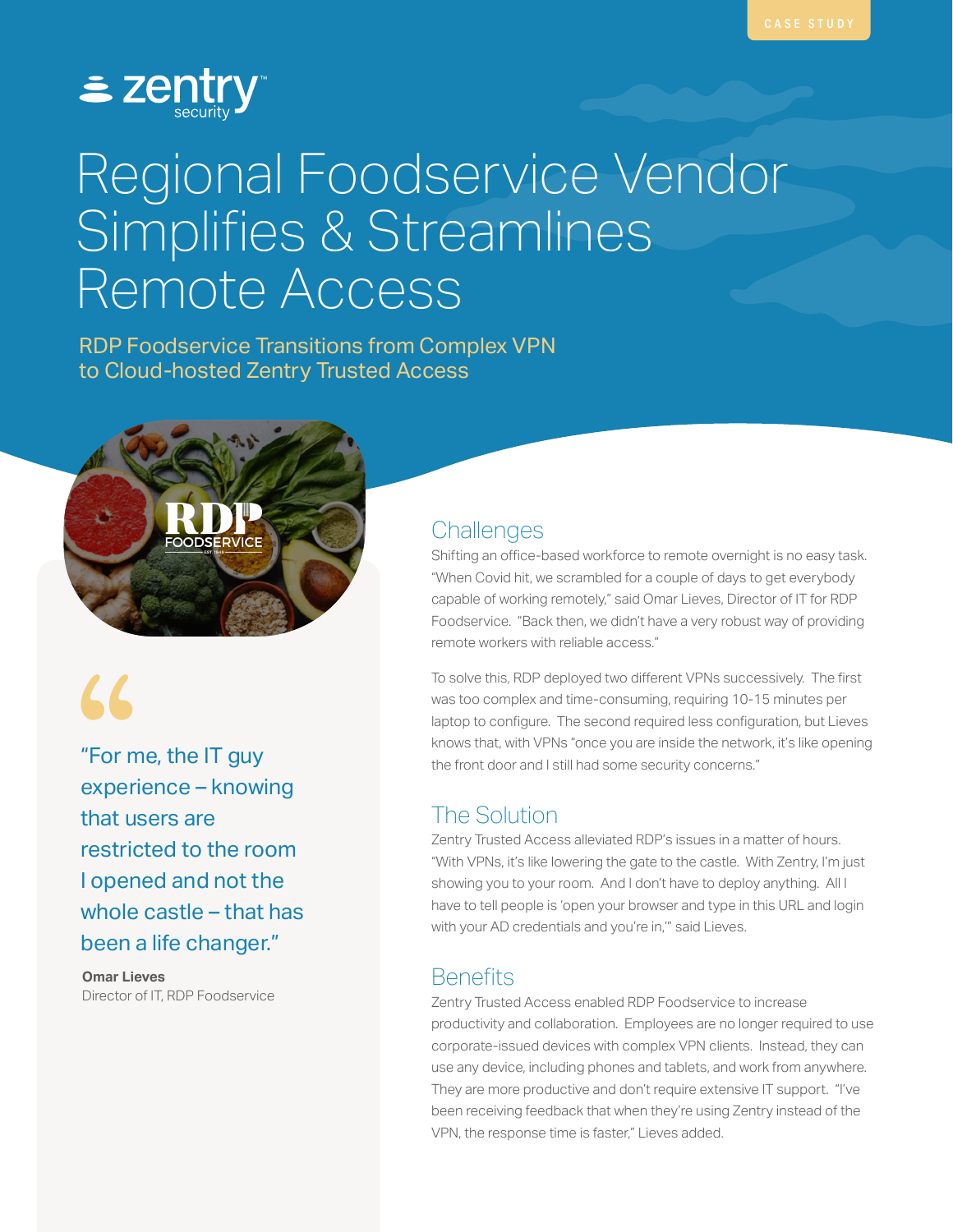# Background and Challenges

RDP Foodservice, based in Columbus, Ohio is a regional food distributor and consulting company for restaurants and catering establishments throughout the midwestern United States. RDP leverages both on-premises and cloud resources to power their business but rely most on enterprise resource planning (ERP) and warehouse management system (WMS) applications. "Pretty much everyone uses IT infrastructure to some extent," Omar Lieves, Director of IT said.

When the COVID-19 pandemic required employees to work remotely, RDP Foodservice had to transition almost overnight. "Pre-pandemic, we didn't have the concept of working remotely. Anybody and everybody associated with RDP needed to come into the office to do their work," Lieves said. To quickly enable remote work, Lieves spun up a traditional VPN. "But, when we did that, the setup was cumbersome, like 12 different steps, workers got confused, so for a while I was getting calls every day about how to connect to the VPN," he continued.

Moreover, because that VPN had issues connecting to their ERP vendor, Lieves decided to switch to another VPN after about six months. It required less up-front configuration but users were only slightly happier. "That doesn't mean I was not concerned about security, because once you are on the VPN, you are inside the network. It's like opening the front door. That's when I started to look at Zentry because I was really curious about what it could do," he added.

# The Solution

"I have to confess, at the beginning I didn't really understand the difference between Zentry and VPN," Lieves admitted. Zentry Trusted Access is a cloud-hosted, secure, browser-based, zero trust solution that restricts access to individual applications. "With VPNs, I was basically lowering the gate to the castle. Now (with Zentry) I'm just showing you to your room. And you're not going to leave there until I let you go to a different room."

Moreover, Lieves was impressed with Zentry's ease of deployment. "It was heaven on earth – with a VPN, I had to remote in to each user's computer, download a client, and have them work after that. Now, they can open up a browser, login with AD credentials, and they're in. Whatever you see in there, in your dashboard or in your landing page, is what you have access to – end of discussion," said Lieves.

### Streamlined Remote Work

Prior to the pandemic, RDP's workforce was entirely onsite. Virtually every day, including weekends, workers came to the office to perform inventory, sales, purchasing, or finance transactions on the ERP system. But during the transition to remote work, some struggled accessing applications remotely with the VPN. A few workers even asked to connect from relatives' houses on unsanctioned computers. "I said absolutely not. I don't know that computer, you don't even have the client to run the VPN connection. If you really need to do something, run back home and grab your corporate laptop."

But, after implementing Zentry Trusted Access, "that doesn't have to be a problem anymore," Lieves said. "Workers can be anywhere in the world, and as long as they have a browser and an internet connection, they can access the application that they need and I don't have to be concerned about it."

As time has passed, RDP Foodservice workers have become more confident in accessing applications anywhere, anytime. Lieves noted further that, as pandemic restrictions ease, "workers who need to stay home or work late now have the confidence and the access to come in remotely and do what they need to do. And now I have the confidence that my network is more secure that it was before."



"I went from 10-15 minutes (configuring a VPN) to no minutes at all." "

> **Omar Lieves** Director of IT, RDP Foodservice